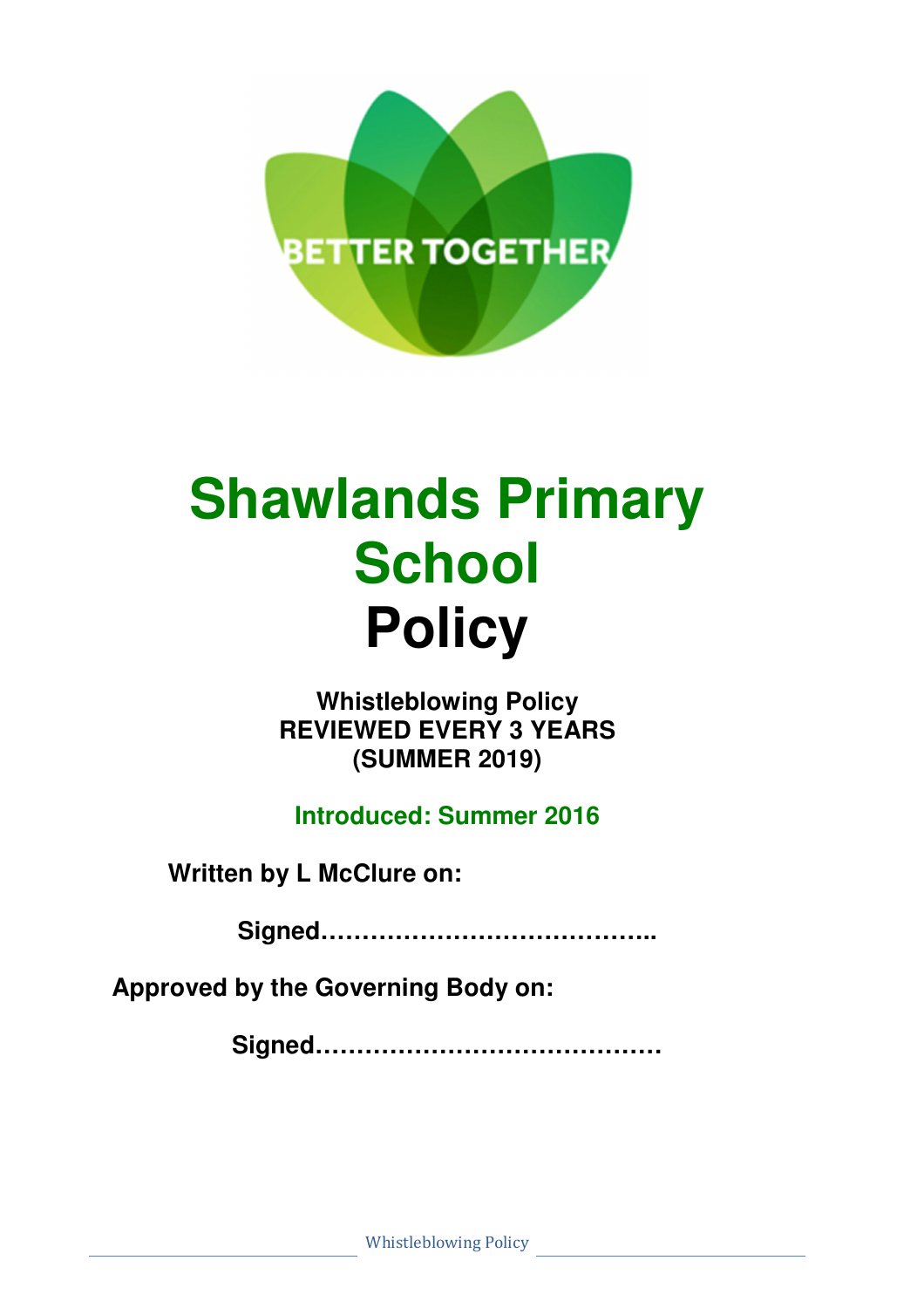

# **WHISTLEBLOWING POLICY**

## 1. **Introduction**

- 1.1 The Council is committed to the highest possible standards of openness, probity and accountability. In line with that commitment, employees and others with concerns about any aspect of the Council's work have a duty to come forward and voice those concerns. This policy intends to support that duty and seeks to encourage and enable employees to raise concerns so that the Council can take prompt action.
- 1.2 Employees and others who work with the Council are often the first to realise that there may be something wrong within the Council. However, they may not express their concerns because they feel that speaking up would be disloyal to their colleagues or to the Council. Indeed it may also be the case that someone with a concern is not aware how best to raise concerns. It is important to stress that any concern raised through this Policy will be treated confidentially and with the utmost seriousness.
- 1.3 This Policy also makes it clear that legitimate concerns can be raised without fear of reprisals. It is human nature to be apprehensive about raising a concern and consequently someone may also fear harassment or victimisation for doing so. In these circumstances, despite their concern, someone may find it easier to ignore it rather than report what may be just a suspicion of wrongdoing. The Council is committed, as part of its overall ethical framework, to provide a process and procedure that encourages freedom of speech so that this does not happen.
- 1.4 To ensure an effective framework for receiving and dealing with concerns, this policy aims to :
	- show who the policy applies to:
	- describe what kind of activity should be reported through this mechanism ;
	- explain how an employee should raise a concern within the Council;
	- provide safeguards to protect and support individuals raising concerns and those the subject of concerns ;
	- describe how the Council will respond to concerns brought to its attention ;
	- describe how employees will receive feedback on the action the Council has taken ; and
	- describe how an employee can take the matter further if they are dissatisfied with the Council's response.
- 1.5 Guidance has been prepared to assist in the use and application of this Policy and should read in conjunction with the Policy.

# 2. **Who this Policy applies to**

- 2.1 The policy applies to all employees and elected and co-opted members of the Council including those employees employed in locally managed schools. Employees of Council-owned companies, contractors employed by the Council, partner organisations and organisations receiving grant aid from the Council may also make use of the Council's arrangements where they wish to raise concerns relating to the Council, its elected members or officers.
- 2.2 This Policy should be read in conjunction with the Council's Code of Conduct for Employees and the **Professional Code of Conduct for Shawlands Primary School**. The Council's Code of Conduct for Employees states that there is a duty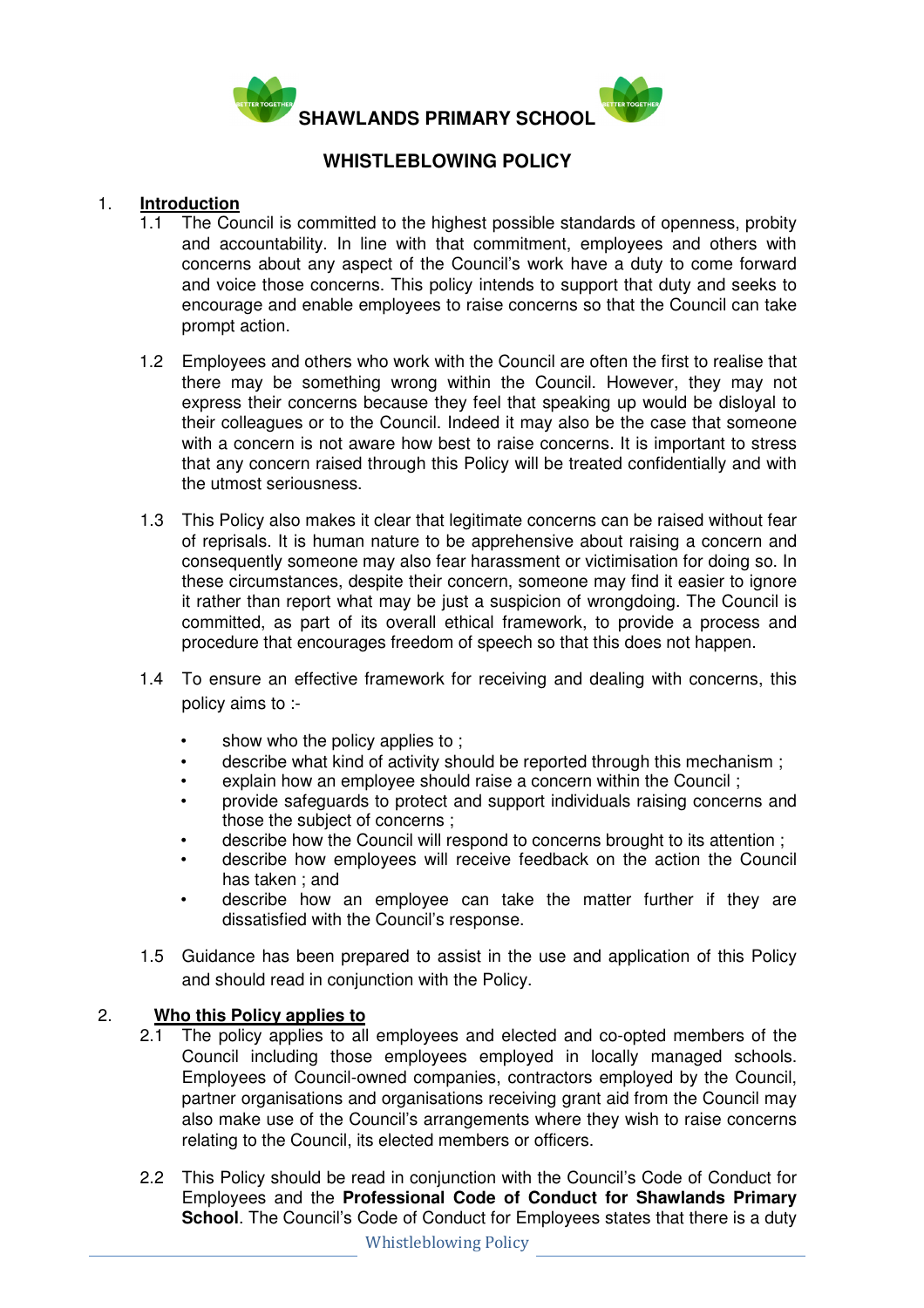on individuals to report any suspicion or concern they may have that Council employees, elected members or other individuals described in 2.1 above are involved in actual or potential fraudulent or corrupt activities (see Section 3). Once a concern has been raised the procedure within this policy must be followed. Failure to report a concern may also lead to further action being taken in exceptional circumstances.

- 2.3 The provisions of this Policy are for those individuals referred to above. These arrangements are not directly available to members of the public. The Authority's complaints procedure should be used where a member of the public wishes to raise a concern.
- 2.4 For the benefit of brevity, the terms 'employee' and/or 'elected member' are subsequently used to include anyone defined in paragraph 2.1 above.

# 3. **What sort of activity should be reported?**

- 3.1 It is impossible and inappropriate to try to provide an exhaustive list of activities that would constitute misconduct or malpractice, but broadly speaking, the Council would expect to receive concerns surrounding :
	- a criminal offence, actual or potential;
	- a failure to comply with a legal obligation;
	- a miscarriage of justice;
	- a misuse or theft of Council money, physical assets or the abuse of working arrangements, time recording or other human resources policies, e.g. recruitment procedures;
	- a misuse or abuse of the Council's computers, its systems, data or information;
	- an act that breaches the Council's financial regulations, contract standing orders or policies;
	- the malpractice in dealing with or mistreatment of a client of the Council;
	- actions which endanger the health and safety of staff or the public;
	- an abuse of power or position;
	- actions which cause damage to the environment;
	- suspicians of bribery i..e an inducement or reward offered, promised or provided to gain personal, commercial, regulatory or contractual advantage;
	- improper conduct by an officer or elected member; or
	- any action intended to conceal any of the above.
- 3.2 In the event of a dispute concerning an individual's own employment, employees are encouraged to use the provisions of other Council policies covering disciplinary, grievance, harassment and recruitment and selection procedures.

Where the matter does not relate to your own employment position, it may be appropriate to use the provisions of the Whistleblowing Policy. Equally, where the actions of one employee is impacting on a number of others and directly or indirectly affecting the service being provided, it may be appropriate to address the concern adopting the Whistleblowing procedures.

- 3.3 This Policy is not intended for disagreements with Council policy. However if you reasonably believe that in following a Council policy an action, as listed in paragraph 3.1 above, is likely to occur, you should of course report it.
- 3.4 Although it is likely and often appropriate to start a formal investigation into matters raised, it is also possible that a more informal approach is recommended subject to the nature of the allegations made.
- Whistleblowing Policy 3.5 It is important to note that all concerns raised are considered on an individual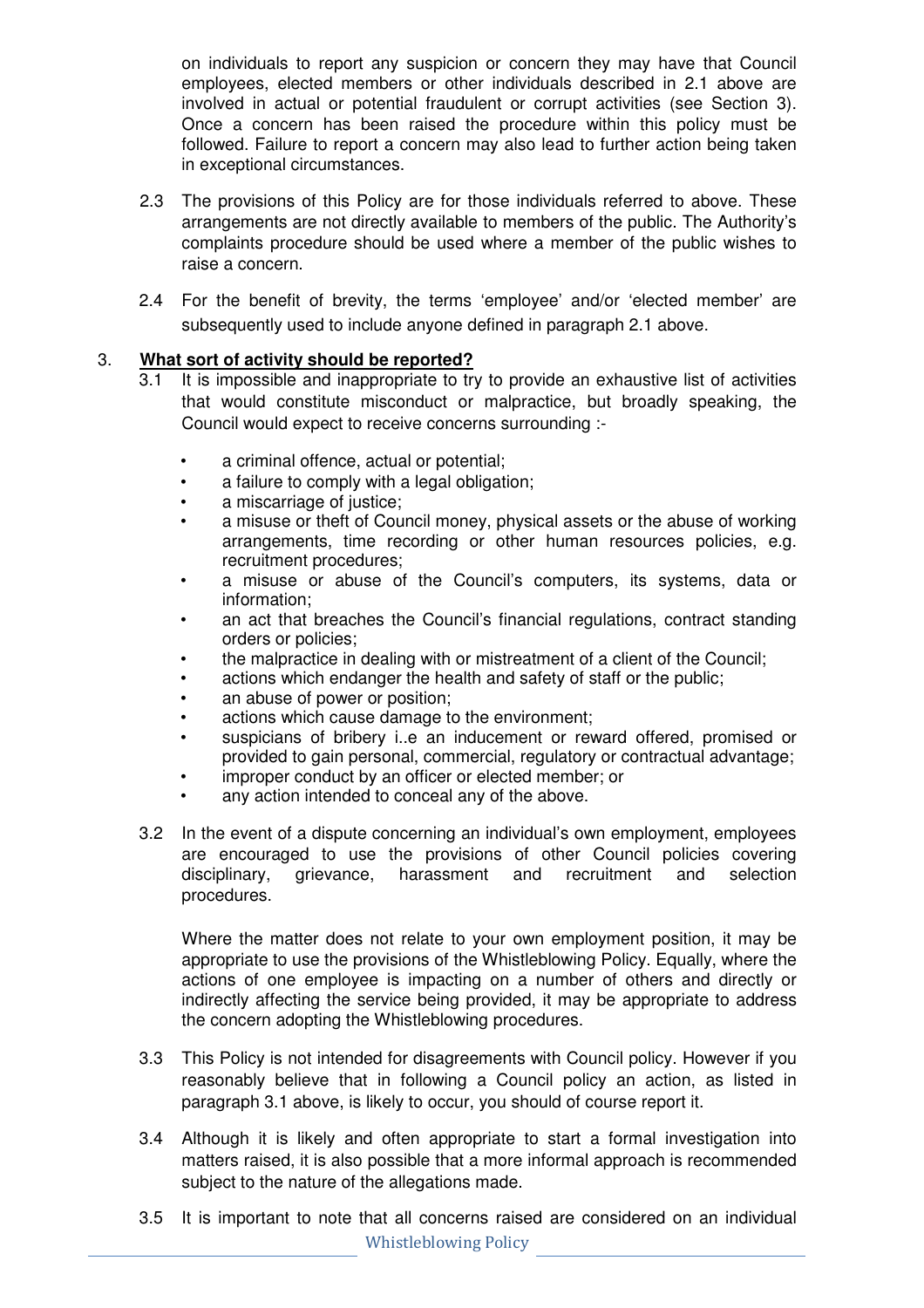basis and it is therefore not appropriate to set out any firm or suggested rules for how a particular type of concern is best dealt with.

## 4. **Whistleblowing Officers**

- 4.1 In order to provide employees with a recognised and consistent contact point, two Whistleblowing Officers have been designated. These are :-
	- Rob Winter, Assistant Executive Director of Finance (Audit and Risk Management), Telephone No. 775788
	- Andrew Frosdick, Borough Secretary, Telephone No. 775799
- 4.2 These officers will, as described in subsequent sections of this Policy, be the initial points of contact for employees who wish to use the Whistleblowing procedures. The Whistleblowing Officers will seek to assist an employee to raise a concern effectively.
- 4.3 Subsequent changes in officers will be communicated accordingly.

# 5. **How to Raise a Concern**

- 5.1 The Council through the provisions of this Policy encourages employees to raise concerns as early as possible to make it easier to take effective action. Normally and preferably, employees should raise concerns within their own section or department. This could be with the employees own line manager, another senior officer or Assistant or Executive Director. In certain instances this may not be appropriate because of the seriousness or sensitivity of the issues involved or indeed the involvement of certain persons in the alleged wrongdoing. At Shawlands Primary School members of staff should speak to the Headteacher in the first instance, or the Chair of Governors, if the concern involves the Headteacher.
- 5.2 Where an employee feels it is appropriate to raise a concern outside their normal management arrangements, one of the Whistleblowing Officers (see paragraph 4.1 above) should be contacted. Should an employee wish to speak to a female officer in detail, this can be arranged through the Whistleblowing Officers (clearly where both Whistleblowing Officers are male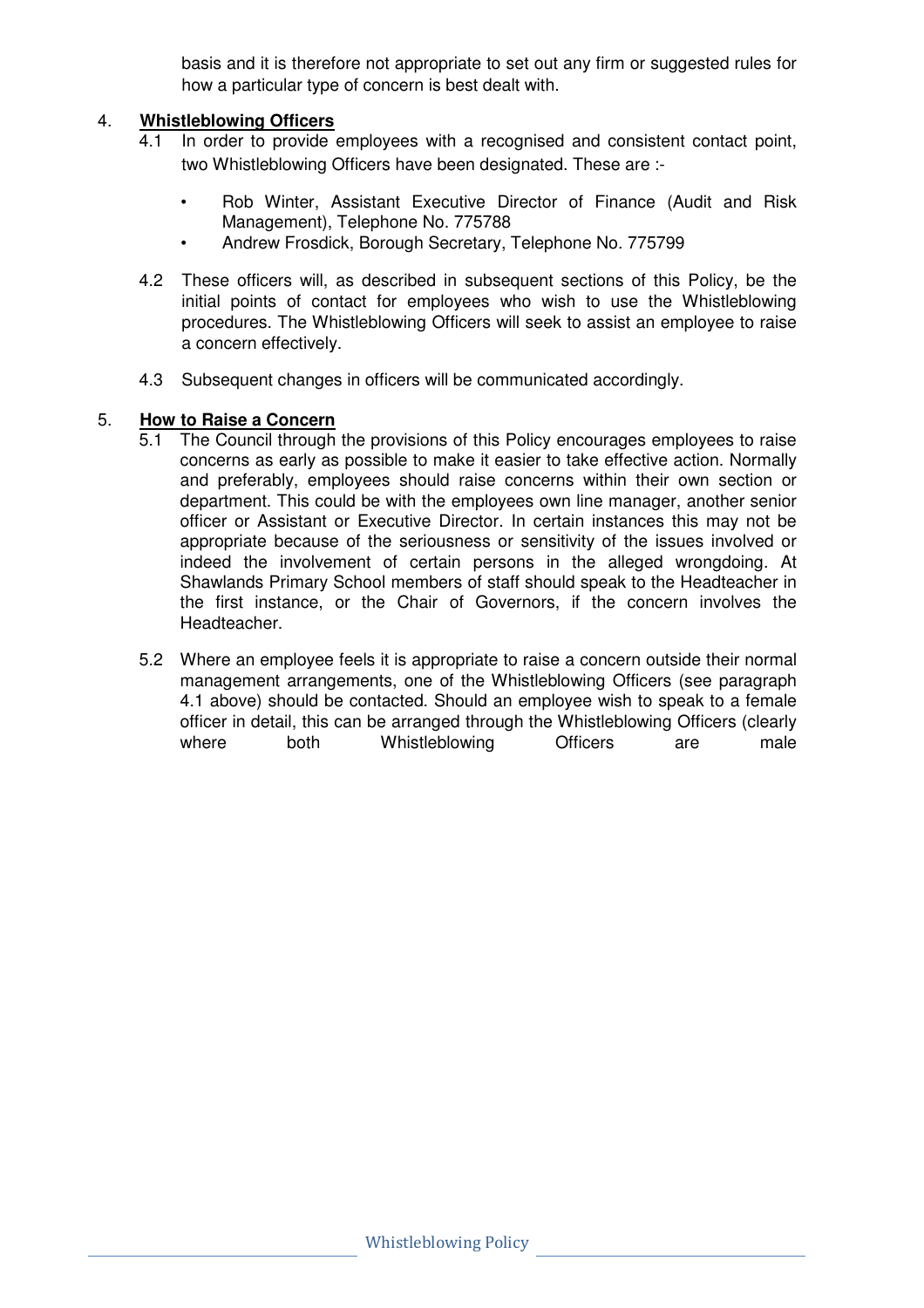Notwithstanding the provisions of this Policy, the Council's Financial Regulations require actual or potential breaches to be reported to the Assistant Executive Director of Finance (Audit and Risk Management). However this requirement should not prevent or deter employees from raising concerns through the whistleblowing procedures.

- 5.3 When reporting a concern, employees are urged to carefully consider who, given the nature of the concern, they should report it to.
- 5.4 When raising a concern employees are also encouraged to set out the background and history of the concern, giving names, dates, places and amounts where possible, and the reason for their concern. Absolute proof is not required as long as you can demonstrate reasonable grounds for the allegation. It is more important that concerns are raised than seeking to provide all the available evidence at the outset. If further information is needed this can be obtained if necessary by further investigation through the Council's normal procedures. Specialist officers will be appointed to undertake the investigation to ensure objectivity, independence and that the proper processes are followed.
- 5.5 Employees and elected members who are raising a concern are therefore not permitted to undertake their own investigations, surveillance or to interview or visit any 'witnesses' as this could jeopardise a formal investigation.
- 5.6 There are a number of ways and facilities through which employees can raise a concern if they feel it is not appropriate to inform a manager within their section or department :-
	- contacting one of the Whistleblowing Officers by telephone (there is a voicemail facility if unanswered) :-
		- ∗ Rob Winter, Assistant Executive Director of Finance (Audit and Risk Management) Telephone (01226) 775788
		- ∗ Andrew Frosdick, Borough Secretary Telephone (01226) 775799
	- using the dedicated 24 hour Whistleblowing hotline 0800 138 2939

writing in to the Whistleblowing Officers using a dedicated P.O. Box :-\* Barnsley Metropolitan Borough Council

- P.O. Box 320, Barnsley, S70 2YL
- e-mailing one of the Whistleblowing Officers :-
	- ∗ WBO1RWinter@barnsley.gov.uk
	- ∗ WBO2AFrosdick@barnsley.gov.uk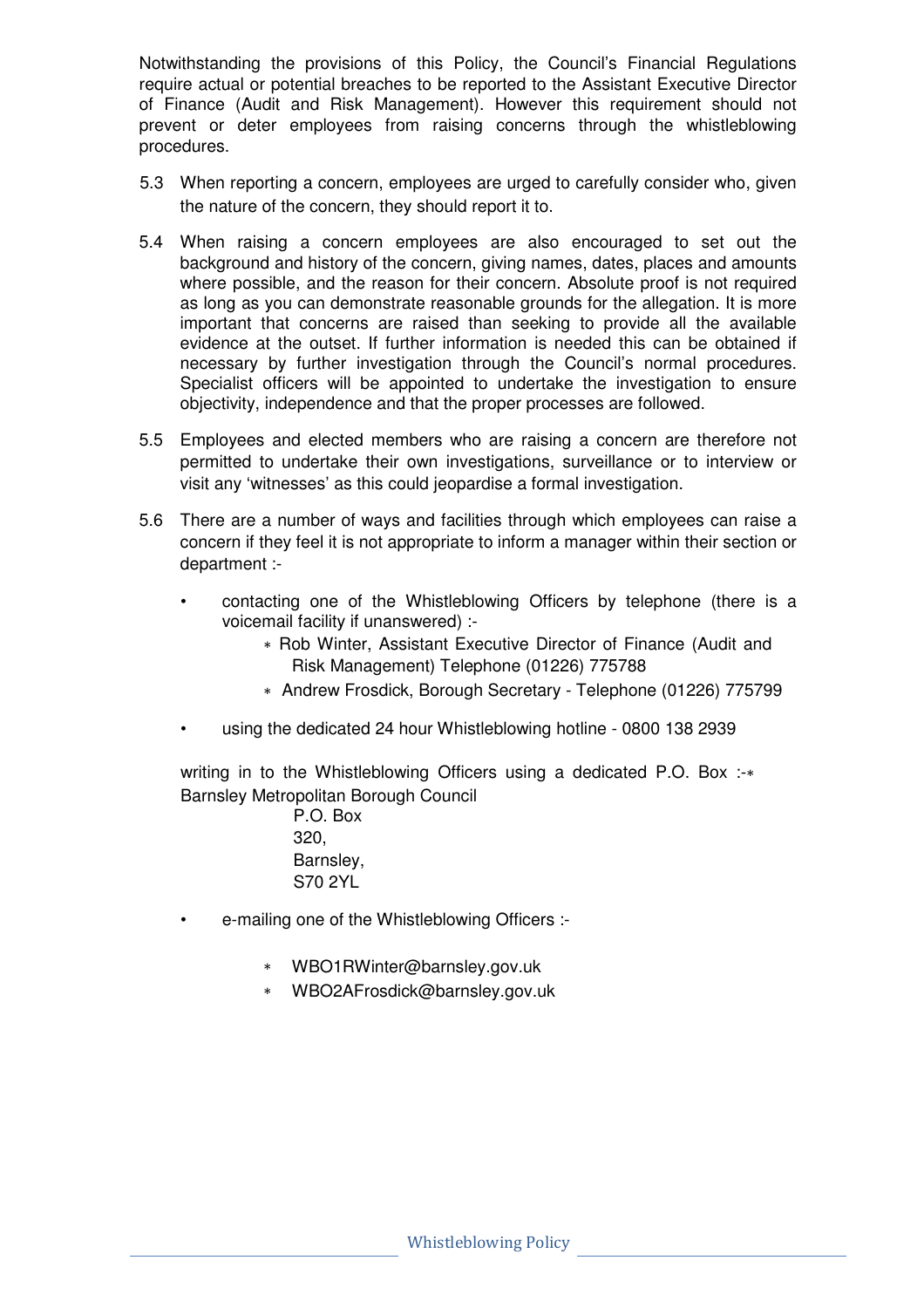5.8 The Council recognises that employees may wish to seek advice from their trade union and indeed may invite their trade union (or professional association) to raise a matter on their behalf.

## 5.9 **Anonymous Allegations**

Employees are encouraged to give their name when raising a concern. If an employee chooses to raise a concern anonymously it will be taken further at the discretion of the designated Whistleblowing Officers in liaison with the appropriate senior officers and the Chief Executive and Director of Finance as necessary.

In exercising this discretion, certain factors will be taken into account. These are:-

- the seriousness of the issues raised ;
- the credibility of the concern ; and
- the likelihood of confirming the allegation from attributable sources.

## 6. **Safeguards**

## 6.1 **Harassment or Victimisation**

The Council recognises that the decision to report a concern can be a difficult one to make, not least because of the fear of reprisal. The Council will not tolerate harassment or victimisation and will take the appropriate action to attempt to protect employees who raise a concern in good faith. However, this does not mean that if an employee raising a concern is already the subject of other employment procedures e.g. disciplinary or redundancy, that those procedures will be halted or suspended.

6.2 The Council will take steps to minimise any difficulties that the employee(s) may experience as a result of raising a concern. An employee might, as a last resort, be required to give evidence in Court or in disciplinary hearings. The Council will advise and support the employee about this, if necessary, to reduce any anxiety they may have.

## 6.3 **Confidentiality**

The Council will do its best to protect the identity of an employee who raises a concern and does not want his or her name to be disclosed to colleagues and / or the person(s) under investigation. Where an investigation takes place, the investigating officers will not disclose your identity unless they are required to do so by law. This might happen if a formal, written statement is needed as evidence for example or where the matter is referred to a third party such as the Police for investigation. In no circumstances will the employee's identity be revealed before he or she is consulted.

#### 6.4 **Untrue or Malicious Allegations**

The Council's intention in having a Whistleblowing Policy is to encourage employees to raise legitimate concerns. Consequently if an employee makes an allegation in good faith, but it is not confirmed by the investigation, no action will be taken against them. Where, however, an employee is shown to have made malicious or vexatious allegations, or indeed undertaken their own investigations, surveillance or interviewed or visited witnesses, disciplinary action may be taken.

# 7. **How the Council will Respond**

- 7.1 The action taken by the Council will depend on the nature of the concern. In order to protect individuals and the Council, initial enquiries will be made to decide whether an investigation is appropriate and, if so, what form it should take. Concerns or allegations that fall within the scope of specific procedures (for example, child protection, disciplinary or discrimination issues) will normally be referred for consideration under those procedures. The matters raised will be investigated internally to establish basic facts. At that stage a decision will be made on whether :-
	- to complete the investigation internally ; or
	- to refer the matter to the Authority's External Auditor ; or
	- to refer the matter directly to the Police ; or
	- to organise an independent inquiry ; or
	- take no action.
- 7.2 Some concerns may be resolved by agreed action without the need for a formal investigation.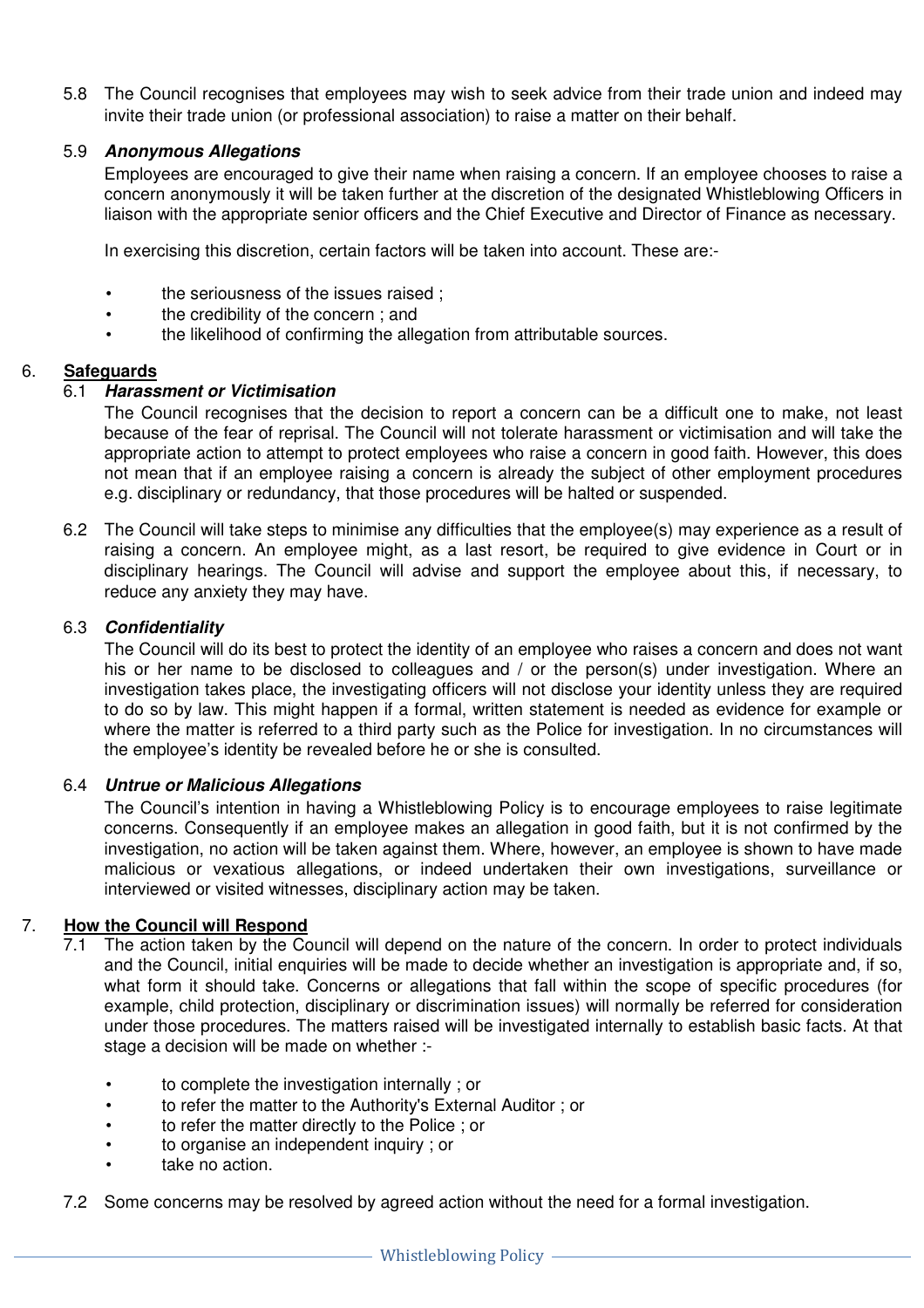# 7.3 **Feedback to Employees raising a concern**

The Council will inform the employee who raised the concern where possible, practical and appropriate within ten working days of a concern being received either in writing or by other means as appropriate :-

- acknowledging that the concern has been received;
- indicating how it proposes to deal with the matter;
- stating whether any initial enquiries have been made; and
- stating if further investigations will take place, and if not, giving reasons.
- 7.4 The amount of contact between the officers considering the issues and the employee(s) who raised the concern will depend on the nature of the matters raised, the potential difficulties involved and the clarity of the information provided. Initial contact with the employee(s) may be outside of the work place to protect their identity and, if necessary and mutually acceptable, subsequent meetings may be held away from work and / or outside normal working hours.
- 7.5 When any meeting is arranged, the employee(s) who raised the concern may be accompanied by a Trade Union or professional association representative, colleague or other representative of their choice as long as that person is not involved in the concern being discussed.
- 7.6 The Council accepts an employee who raised a concern may need to be assured that the matter has been properly addressed. Thus, subject to legal constraints, he / she will receive information about the outcomes of any investigations.
- 7.7 It is recognised that instances may arise where a concern has been raised but not proven, that results in the whistleblower and accused resuming a working relationship together. This in turn may give rise to concerns of potential victimisation or harassment. Where this is the case, reference should be made to the Council's existing personnel procedures.

## 8. **The Public Interest Disclosure Act 1998**

8.1 This Act became Law on  $2^{nd}$  July 1999. Its purpose is to protect employees from victimisation as a result of raising a concern in good faith. It does this by affording protection to employees who raise concerns in accordance with certain criteria. Similarly the Act also describes where protection will not be available when a disclosure is made in certain ways.

#### 8.2 **Protected Disclosures**

Protection will be afforded to an employee where the concern is made in good faith and has been raised in the first instance within the Council or to a Solicitor in the process of obtaining legal advice.

Any concern raised in good faith to one of the Whistleblowing Officers or to an employee's own management will, all things being equal, qualify as a protected disclosure.

Other circumstances where protection through the Act is applicable are where a disclosure is made :-

- to a prescribed Regulatory Body (i.e. Health and Safety Executive) ; or
- to a wider audience (press, MP etc.) if made internally first or to a prescribed Regulatory Body.

Protection would also be afforded albeit in exceptional circumstances, where the employee raised a concern outside the Authority where they have a real and reasonable fear that they would suffer victimisation or that the information would be concealed or indeed the matter is exceptionally serious.

In the event of an employee being dismissed or victimised, the Act allows that employee the right to compensation at an employment tribunal.

#### 8.3 **Unprotected Disclosures**

Simply speaking, any disclosure not meeting the criteria for protection will be unprotected. This means for example that an employee making a malicious disclosure or one made hastily to the media will not be protected.

Whistleblowing Policy 2008 7 8.4 This Act is a complicated piece of legislation. General advice is available from the Authority's Legal Services Section of the Borough Secretary's Department. Employees are however encouraged to seek